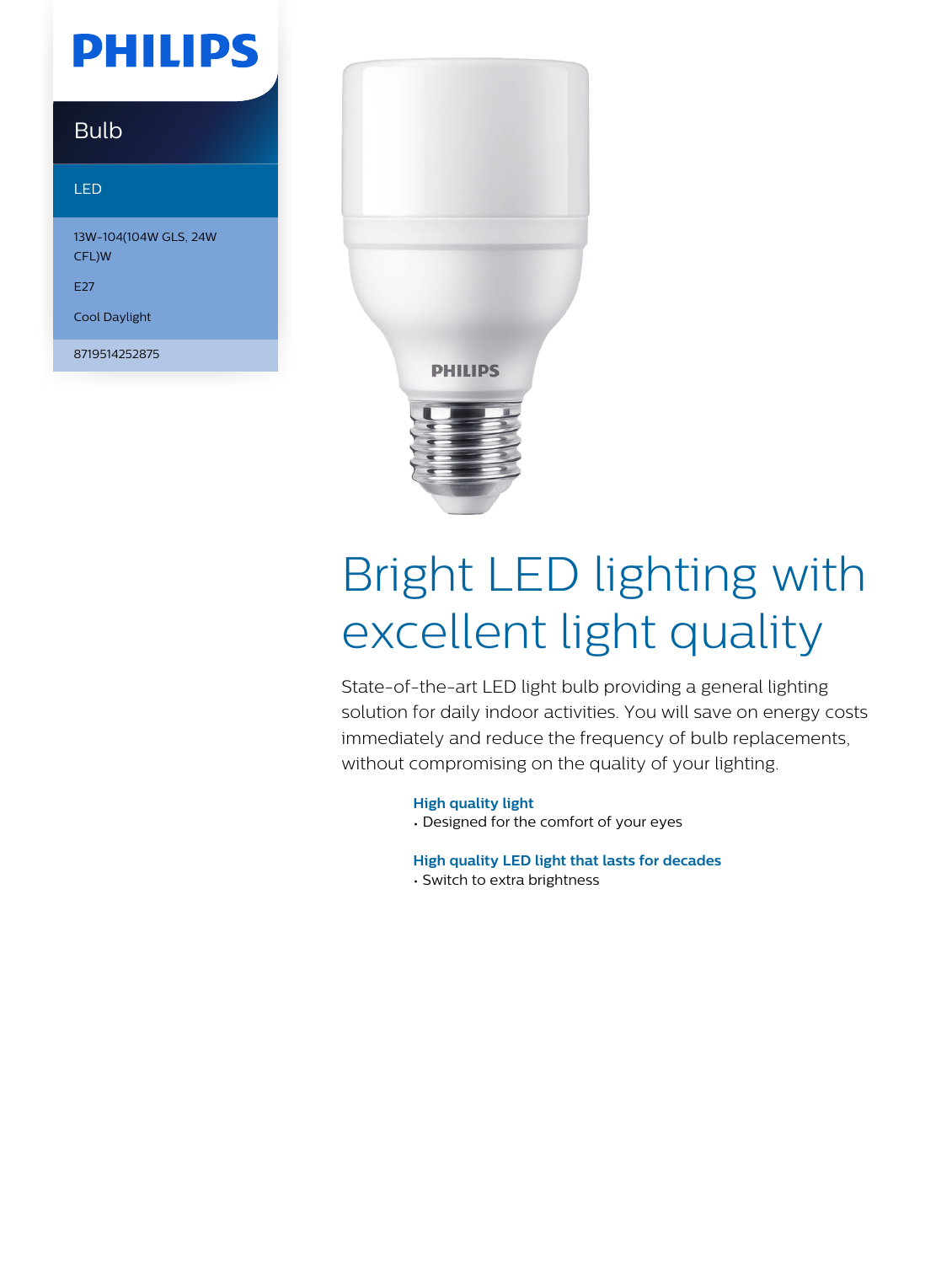#### 8719514252875

## **Highlights**



**Gentle LEDs, easy on the eyes** It's easy to see how harsh lighting can strain the eyes. Too bright, and you get the glare. Too soft and you experience flicker. Now you can gently light up your world with LEDs designed to go easy on the eyes, and create the perfect ambience for your home.

#### **EyeComfort with concaved optical design**

This bulb brings a comfortable, energyefficient and long-lasting lamp with a concave design that casts a wide beam for extra brightness.

## Specifications

#### **Bulb characteristics**

- Dimmable: No
- Intended use: Indoor
- Lamp shape: T60
- Socket: E27
- Technology: LED
- Type of glass: Frosted

#### **Bulb dimensions**

- Height: 11.05 cm
- Weight: 0.054 kg
- Width: 6 cm

#### **Durability**

- Average life (at 2.7 hrs/day): 15 year(s)
- Lumen maintenance factor: 70%
- Nominal lifetime: 15,000 hour(s)
- Number of switch cycles: 50,000

#### **Light characteristics**

- Beam angle: 150 degree(s)
- Color consistency: 6SDCM
- Color rendering index (CRI): 80
- Color temperature: 6500 K
- Light Color Category: Cool Daylight
- Nominal luminous flux: 1600 lumen
- Starting time: <0.5 s
- Warm-up time to 60% light: Instant full light
- Color Code: 865 | CCT of 6500K

#### **Miscellaneous**

• EyeComfort: Yes

#### **Other characteristics**

- Lamp current: 130 mA
- Efficacy: 123 lm/W

#### **Packaging information**

- EAN: 8719514252875
- EOC: 871951425287500
- Product title: LEDBright 13W E27 6500K 230V 1CT/12 APR

#### **Power consumption**

- Power factor: 0.5
- Voltage: 220-240 V
- Wattage: 13 W
- Wattage equivalent: 104 W

#### **Product dimensions & weight**

• Length: 11.05 cm

#### **Rated values**

- Rated beam angle: 150 degree(s)
- Rated lifetime: 15,000 hour(s)
- Rated luminous flux: 1600 lumen
- Rated power: 13 W

#### **Technical specifications**

• Frequency: 50-60 Hz